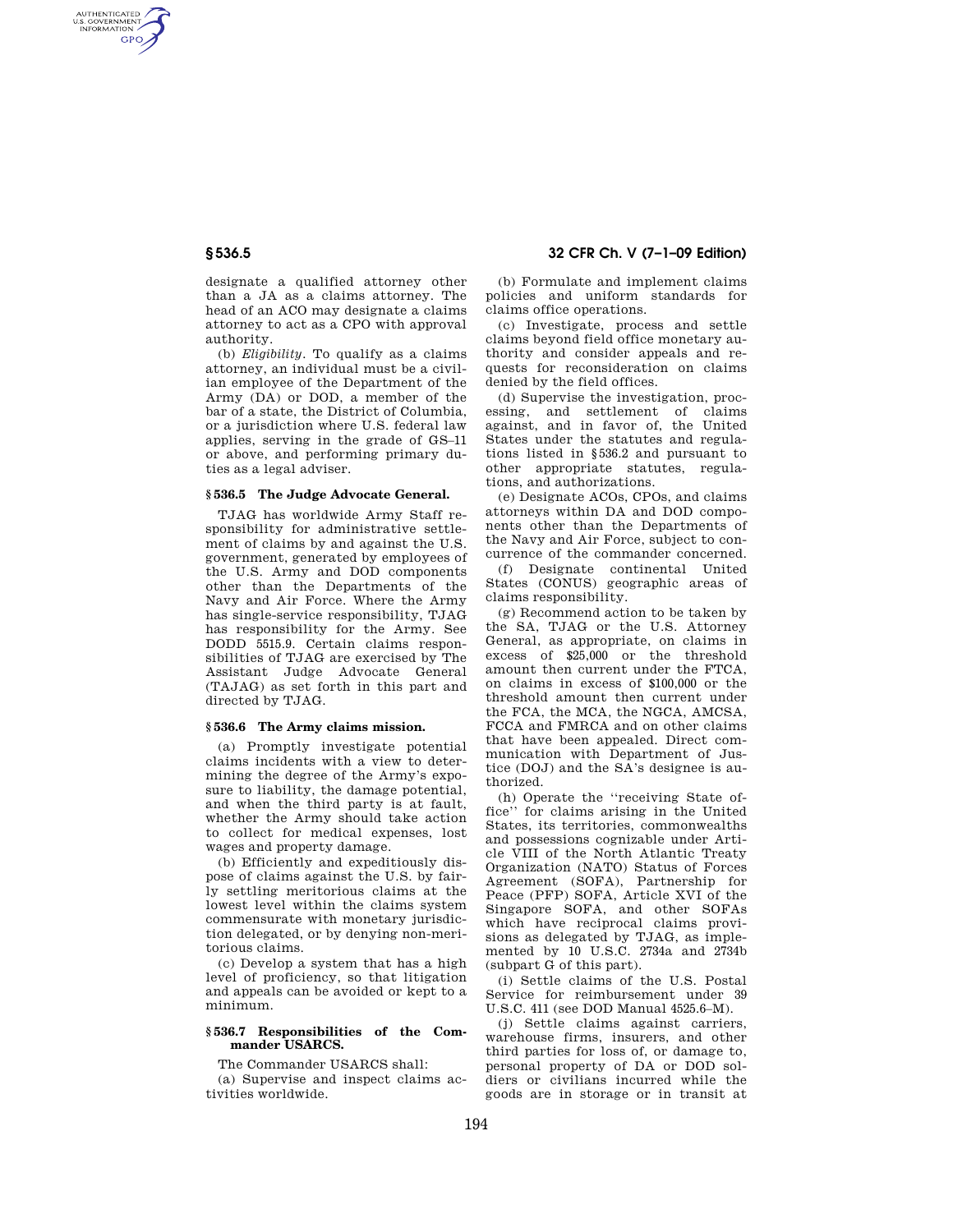## **Department of the Army, DoD § 536.7**

government expense (AR 27–20, chapter 11).

 $(k)$  Formulate and recommend legislation for Congressional enactment of new statutes and the amendment of existing statutes considered essential for the orderly and expeditious administrative settlement of noncontractual claims.

(l) Perform post-settlement review of claims.

(m) Prepare, justify, and defend estimates of budgetary requirements and administer the Army claims budget.

(n) Maintain permanent records of claims for which TJAG is responsible.

(o) Assist in developing disaster and maneuver claims plans designed to implement the responsibilities set forth in  $$536.9(a)(12)$ .

(p) Develop and maintain plans for a disaster or civil disturbance in those geographic areas that are not under the jurisdiction of an area claims authority and in which the Army has single-service responsibility or in which the Army is likely to be the predominant Armed Force.

(q) Take initial action, as appropriate, on claims arising in emergency situations.

(r) Provide assistance as available or take appropriate action to ensure that command claims services and ACOs are carrying out their responsibilities as set forth in §§536.8 and 536.9, including claims assistance visits.

(s) Serve as proponent for the database management systems for torts, personnel and affirmative claims and provide standard automated claims data management programs for worldwide use.

(t) Ensure proper training of claims personnel.

(u) Coordinate claims activities with the Air Force, Navy, Marine Corps, and other DOD agencies to ensure a consistent and efficient joint service claims program.

(v) Investigate, process and settle, and supervise the field office investigation and processing of, medical malpractice claims arising in Army medical centers within the United States; provide medical claims judge advocates (MCJAs), medical claims attorneys, and medical claims investigators assigned to such medical centers with technical guidance and direction on such claims.

(w) Coordinate support with the U.S. Army Medical Command (MEDCOM) on matters relating to medical malpractice claims.

(x) Issue an accounting classification to all properly designated claims settlement and approval authorities.

(y) Perform the investigation, processing, and settlement of claims arising in areas outside command claims service areas of operation.

(z) Maintain continuous worldwide deployment and operational capability to furnish claims advice to any legal office or command throughout the world. When authorized by the chain of command or competent authority, issue such claims advice or services, including establishing a claims system within a foreign country, interpreting claims aspects of international agreements, and processing claims arising from Army involvement in civil disturbances, chemical accidents under the Chemical Energy Stockpile Program, other man-made or natural disasters, and other claims designated by competent authority.

(aa) Upon receiving both the appropriate authority's directive or order and full fiscal authorization, disburse the funds necessary to administer civilian evacuation, relocation, and similar initial response efforts in response to a chemical disaster arising at an Army facility.

(bb) Respond to all inquiries from the President, members of Congress, military officials, and the general public on claims within USARCS' responsibility.

(cc) Serve as the proponent for this publication and DA Pam 27–162, both of which set forth guidance on personnel, tort, disaster and affirmative claims, as well as claims management and administration.

(dd) Provide supervision for the Army's affirmative claims and carrier recovery programs, as well as other methods for recovering legal debts.

(ee) Provide support for the overseas environmental claims program as designated by the DA.

(ff) Execute other claims missions as designated by DOD, DA, TJAG and other competent authority.